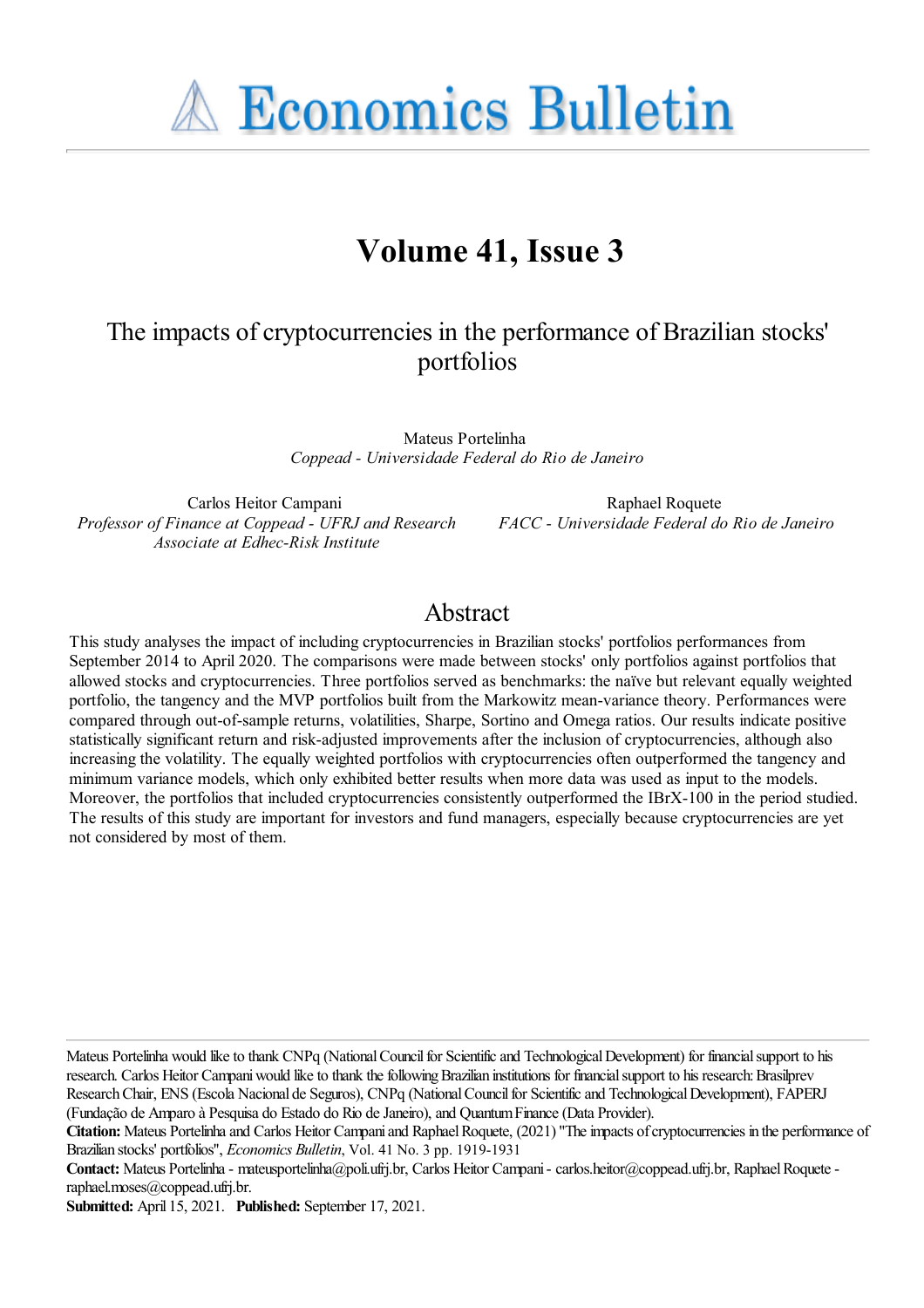# **1. Introduction**

Nakamoto (2008) created the most popular cryptocurrency so far, Bitcoin, a peer-to-peer digital currency that would allow online payments directly from one party to another, without the need to go through a financial institution. One of the main features is its independency from central authorities that cannot control the supply, which is predetermined and finite, being ultimately deflationary, what he argues would make it a better store of value. On the other hand, this feature also raises concern about the long-term survival capacity of the cryptocurrency.

The aim of this study is to explore the performance of stock portfolios with the inclusion of cryptocurrencies in Brazil. There are still very few studies of cryptocurrencies portfolios in emerging markets and therefore this paper seeks to contribute to this literature. The hypothesis is that the inclusion of cryptocurrencies in stock portfolios will improve the out-of-sample performances.

Brazil is a country with its own peculiarities. Government bonds had higher returns than stocks for the period of 2004 to 2016 (Andrino & Leal, 2018), which go against what is expected by the theory of higher risks and higher returns. On the other hand, Brazil is right now going through an unprecedented reduction of interest rates, with the target that was 14.25% per year in October 2016 being 2.00% in December 2020 (Brazilian Central Bank, 2020). The real interest rates have also reduced during the period and many investors started looking for investments other than the fixed income market. The Brazilian stock market boosted during 2020, with the entrance of millions of new investors. Cryptocurrencies are getting more and more attention from investors and many of them do consider this asset class in their portfolios. As a natural consequence, we want to understand if cryptocurrencies should be considered as a good option for a diversified stock portfolio.

Bitcoin gained more attention from the public and the media when its prices started skyrocketing. The related literature for cryptocurrencies started then to develop. Currently there are more than 5,000 cryptocurrencies with 150 billion dollars of total market capitalization, with Bitcoin, Ethereum and Ripple being the three biggest ones (CoinMarketCap, 2020).

This new financial instruments have exhibited high returns, but also very high volatility (Elendner et al., 2017; Hu et al., 2019), leading many investors to not enter the market due to higher risks and also because of uncertainties about the long term sustainability. Cheah and Fry (2015) tested its fundamental value to not being significantly different than zero in the long term, while Kim (2017) showed that cryptocurrencies are already reducing transaction costs when used as an intermediary for exchange, which argue in favour of the creation of value by the use of cryptocurrencies.

In order to understand cryptocurrencies as an asset class, several studies aimed at testing its potential as a diversifier. The correlations with other established asset classes like global stocks, bonds, gold, commodities, currencies and real estate are very low, close to zero in many cases (Brière et al., 2015; Elendner et al., 2017; Hu et al., 2019). These finding caught the attention for their potential to be included in portfolios as a good diversifier.

At the same time, cryptocurrencies exhibit high correlations among themselves, especially with Bitcoin, since many of them are traded against it instead of against fiat currencies. However, there is still evidence of idiosyncratic risks across cryptocurrencies according to the recent literature (Elendner et al., 2017; Hu et al., 2019; Mensi et al., 2019).

Cryptocurrencies showed significant results at increasing the performance of portfolios of stocks and bonds (Platanakis & Urquhart, 2019) and an emerging market currencies basket (Carrick, 2016). The results are also consistent for three different regions: US, China and Europe (Kajtazi & Moro, 2019). In Brazil, this is the first academic study to analyse this issue.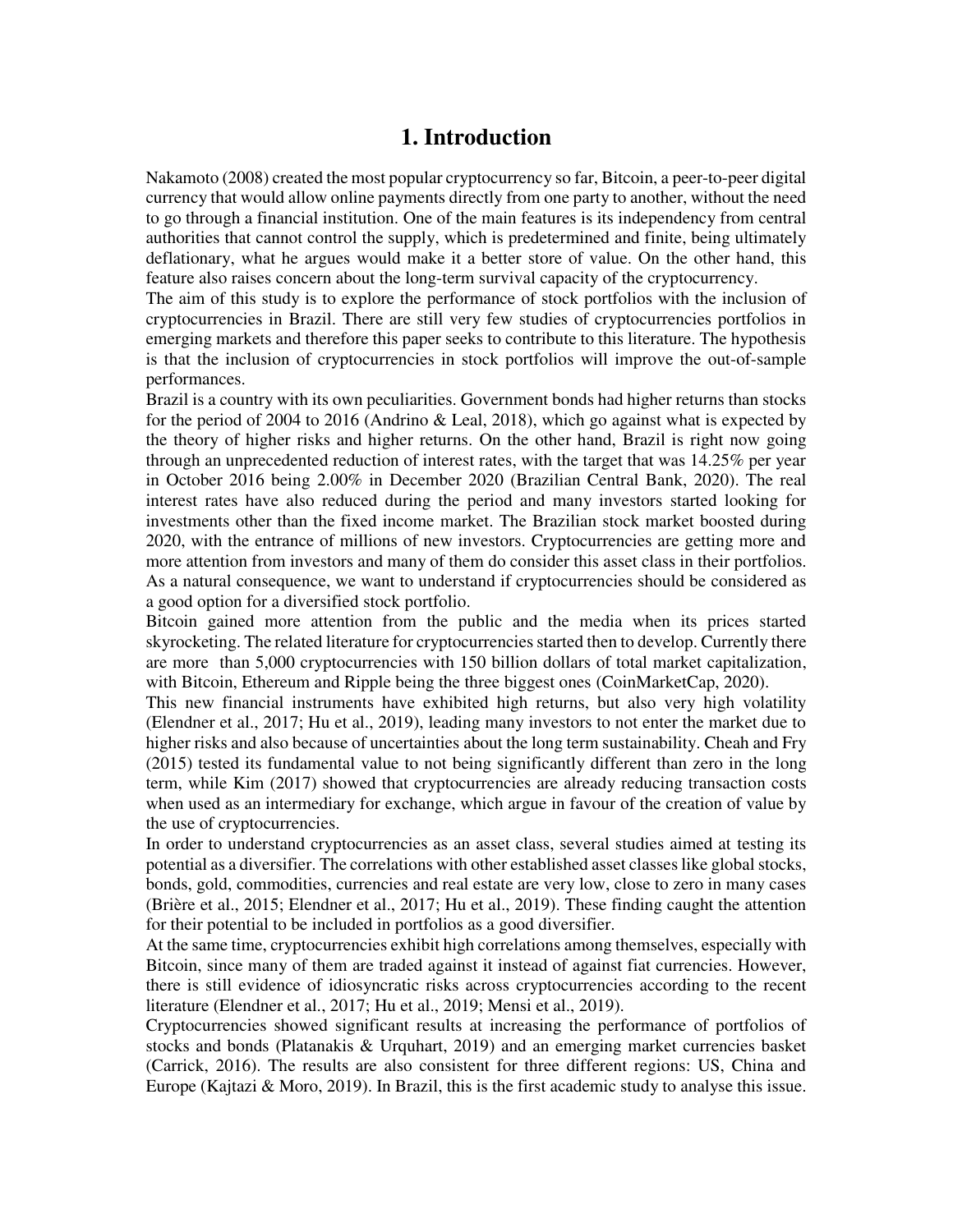Three portfolio benchmarks were considered: the tangency and the minimum variance portfolios, built from the Markowitz mean-variance theory (Markowitz, 1952), and the equally weighted portfolio, as in DeMiguel et al. (2009) study. The performance was compared against the Brazilian stock market index IBrX-100 and against CRIX (Trimborn & Härdle, 2018), an index representing the cryptocurrencies market.

The results show that the inclusion of cryptocurrencies in Brazilian stocks' portfolios was successful to increase the out-of-sample returns and the overall risk-adjusted performances, as measured by Sharpe, Sortino and Omega ratios. However, it often increased the volatility, augmenting the risk exposure of investors. Among the portfolio benchmarks, the equally weighted ones were often better than the minimum variance and tangency portfolios, which only exhibited better results when more data were used as input to the model. Furthermore, the portfolios that included cryptocurrencies were consistent to outperform the IBrX-100 returns and risk-adjusted measures, while they underperformed against the CRIX in the period. However, the CRIX returns exhibited exceedingly high volatilities, being impeditive for almost all investors in practical matters. The paper continues with data and methodology, followed by the results and the conclusions.

# **2. Data and methodology**

### **2.1. Data**

The data used in the study consist of daily prices from Brazilian stocks and cryptocurrencies during the period of September 2014 until April 2020. September 2014 was chosen as the beginning of the sample because it represents a period that we started to see other cryptocurrencies (besides Bitcoin) becoming more relevant, like XRP and Litecoin.

The cryptocurrencies' daily prices are from coinmarketcap.com. Our universe consists of all the ones that have figured as the top five most capitalized coins anytime during the period analysed. Only five cryptocurrencies at each time were picked because it is still a market with very few big players, so the more liquid assets were prioritized. The cryptocurrencies' prices are given in US Dollar, so, in order to convert it to Brazilian currency, we collected the daily exchange rates between the US Dollar and the Brazilian Real. This set of data was collected from Economatica database.

As for the Brazilian stocks daily prices, they were collected from Economatica database, adjusted to cash and stock dividends, stock splits and all related events, and it consists of the ones that have figured in the IBrX-100 index during the period. The index is one of the most important for the performance of stocks in the Brazilian market. It consists of the 100 assets with highest liquidity and which are most representative in the market. The index is rebalanced every four months. We preferred the IBrX-100 instead of the main Brazilian index (Ibovespa) because it has more stocks in its composition, increasing our universe of analysis, and also because the Ibovespa methodology in the past did not fully correspond to market value indexation (Roquete et al., 2018). Despite the differences, we could observe that the correlation between the IBrX-100 and the Ibovespa is remarkably high (more than 0.97 across the period analysed) and the results would not be qualitatively different.

Some of the calculations in this paper required a risk-free rate. Therefore, we considered the CDI rates, a quite common benchmark for investments in Brazil serving as the opportunity cost with no risk. We collected the daily values of the CDI rate from the Economatica database.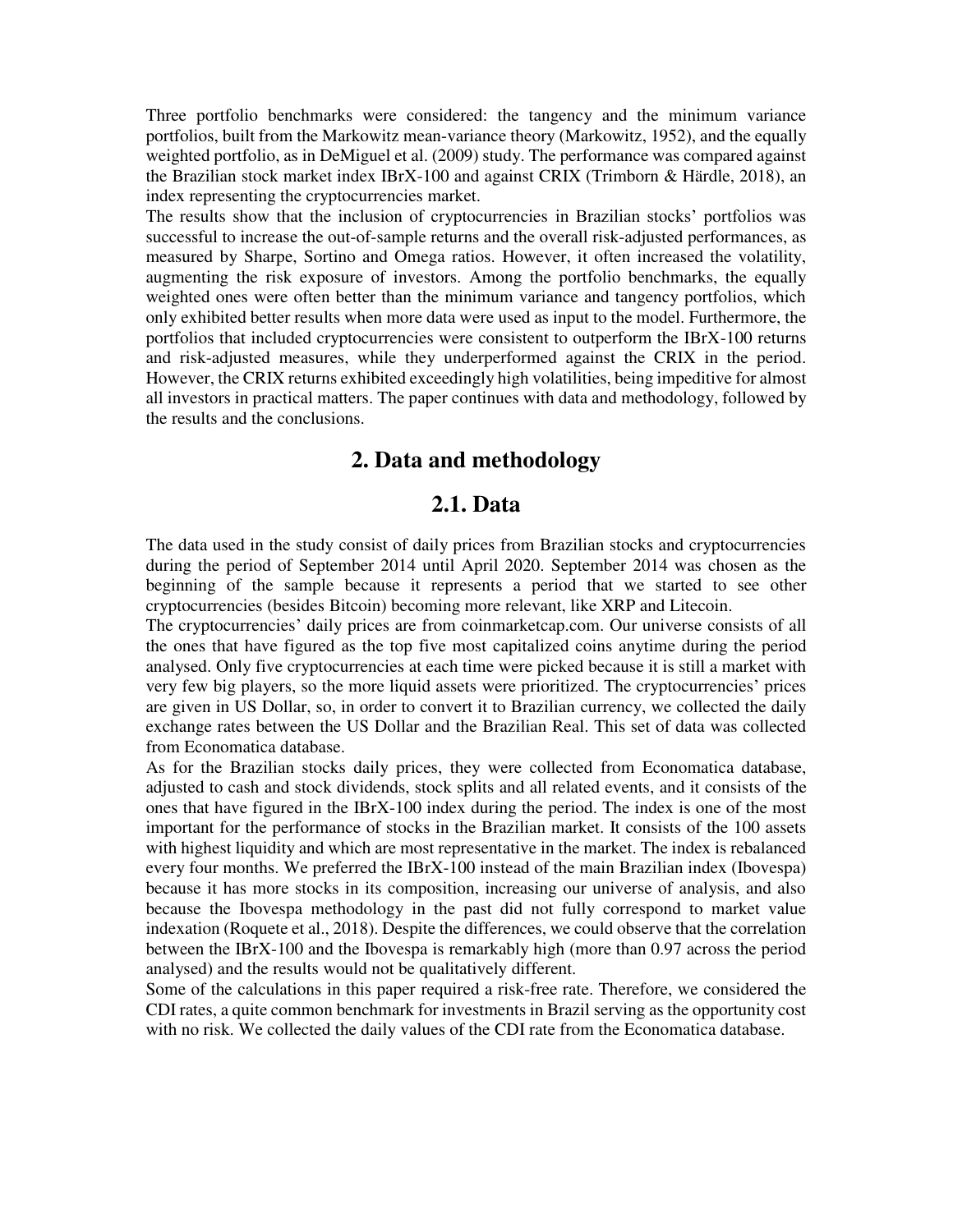# **2.2. Estimation procedure**

We used two portfolio strategies in our analysis: equally weighted portfolios (1/N), for its simplicity and popularity, while performing better than more complex models in several situations (Brauneis & Mestel, 2019; Liu, 2019), and mean-variance portfolios (Markowitz, 1952), for its relevance, being a common first step for investors who want to get into more complex calculations to optimize their portfolios.

The universe of assets consists of stocks listed in the IBrX-100 index in the date of each rebalance, along with the five cryptocurrencies with highest market capitalization at that moment, with short positions not allowed. For each strategy, we selected two portfolios, one picking from all the universe of and the other being restricted to the stocks. The portfolios that allow stocks and cryptocurrencies were not obligated to include a minimum weight of cryptocurrencies, leading to situations in which both portfolios were identical until the next rebalancing date.

To avoid diversification issues, only one stock of the same company was allowed in the final portfolio: the most liquid one. The frequency of the rebalances was every four months, matching the schedule of the IBrX-100 index.

We considered four months of data as input for the rebalances. After selecting the portfolios, the analysis followed an out-of-sample performance estimation process. An in-sample process would not be realistic for investors and would assume no estimation errors of the parameters.

After computing the daily results, we compared how the portfolios with cryptocurrencies perform against the ones without them, how the models performed against each other, and how they performed against the IBrX-100 and the CRIX.

# **2.3. Equally weighted portfolios**

The weights calculation of equally weighted portfolios is a simple division of 1/N for each of the N assets. It therefore does not require any optimization. DeMiguel et al. (2009) consider it the benchmark for any other portfolio selection strategy, due to its simplicity to calculate and execute, while models that are more complex fail to outperform it consistently in different situations. They indicate diversification gains compensate for the estimation error.

We had to limit the number of assets in the selected portfolio in order to keep complexity from getting too high. Similar to Leal and Campani (2016), in every rebalancing date the assets were ranked by performance in the previous four months. We computed their Sortino ratio (Sortino & Van der Meer, 1991) in the period (more on this below), and the twenty better performers were selected to the portfolio, each one with a five per cent weight. Leal and Campani (2016) argue that the amount of twenty assets displayed a great trade-off between diversification and rebalancing costs.

# **2.4. Markowitz portfolios**

In the mean-variance portfolio selection model proposed by Markowitz (1952), investors optimize the trade-off between risk and return of a portfolio and select the portfolio with highest expected return for a given level of risk.

We calculated two different: the minimum variance portfolio (MVP), which is the portfolio in the efficient frontier with the lowest variance; and the tangency portfolio, which is the portfolio that maximizes the Sharpe ratio.

Each asset from the selected portfolio cannot have a weight of less than 1% or more than 30%. Thomé Neto et al. (2011) argue that the minimum weight restriction avoids the rebalancing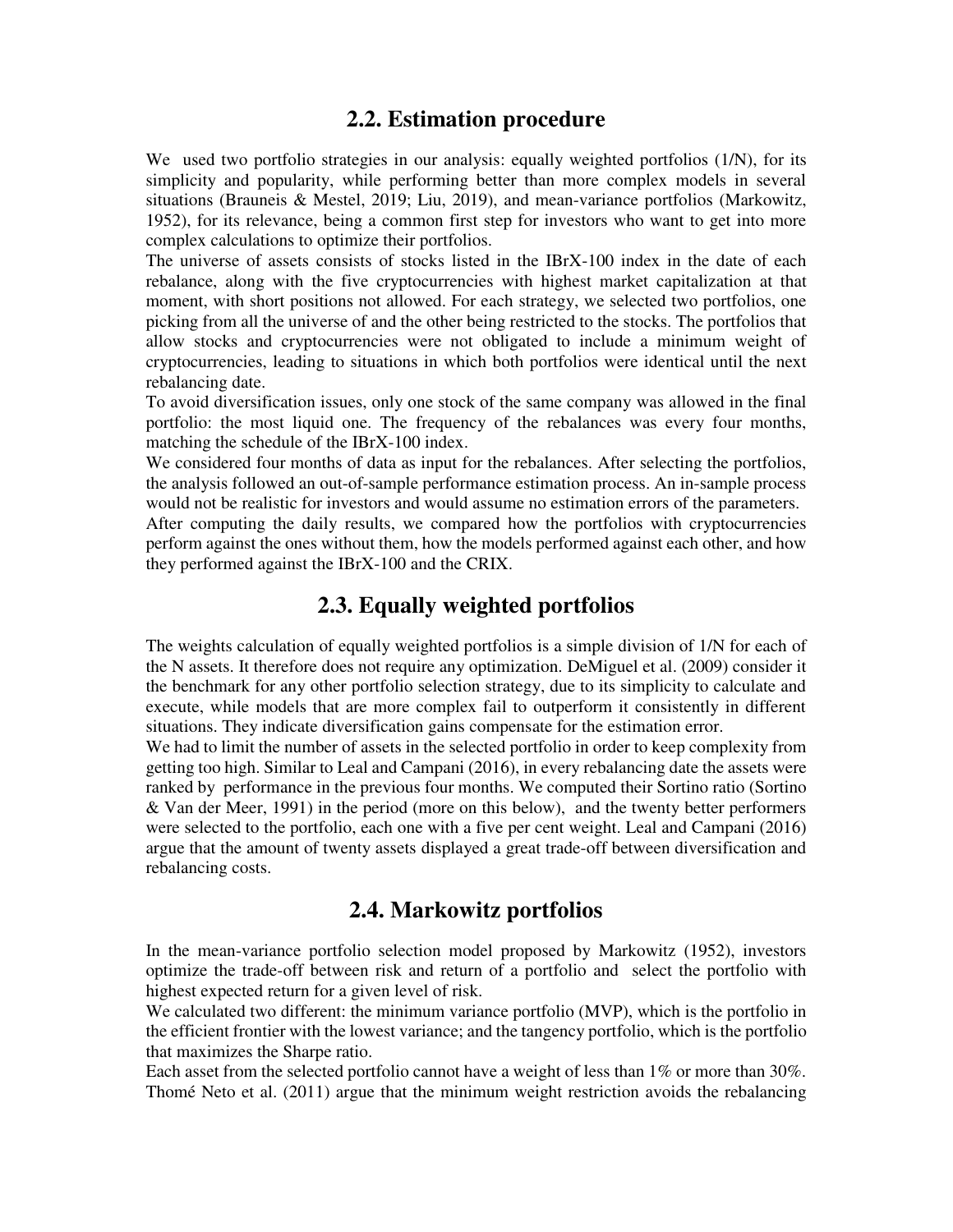costs getting too high and the maximum weight restriction helps to keep an efficient diversification in the portfolio.

## **2.5. Performance assessment**

To compare the models, we first computed the daily return  $R_t$  of the portfolios, based on the daily returns of the individual assets and their weights in the portfolios. The cryptocurrencies are traded every day, while the stocks follow a 252 calendar, only being traded in working days. To unify the data, we adjusted the cryptocurrencies data to the stocks calendar, by aggregating the returns in non-working days to the following working day.

To present the results, we calculated the annualized geometric returns RG as in equation 1, using the 1,315 days of the sample period, as well as the annualized volatility (proxied by the standard deviation of daily returns), following equation 2.

$$
RG = \prod_{t=1}^{1,315} (1 + R_t)^{252/1,315}
$$
 (1)

$$
Vol = \sqrt{252 \cdot \left[ \frac{1}{1,314} \sum_{t=1}^{1,315} (R_t - \bar{R})^2 \right]}
$$
 (2)

Although it might give us a good first assessment, the returns alone are not sufficient to compare portfolios due to different risk levels. Therefore, we used the Sharpe ratio (Sharpe, 1966) (equation 3), the Sortino ratio (equation 4) and the Omega ratio (Keating & Shadwick, 2002), pictured in equation 5.  $R_p$  is the average return of the portfolio,  $R_f$  is the average riskfree rate,  $\sigma_p$  is the standard deviation of the portfolio.  $\sigma_d$  is the standard deviation of the downside portfolio returns (and it considers all other returns as zero), F is the cumulative probability distribution function of the returns and  $\Theta$  is the target return threshold that will define what is a gain versus a loss. The reference return to define a downside and the threshold is the risk-free rate.

*Sharpe Ratio* = 
$$
\frac{R_p - R_f}{\sigma_p}
$$
 (3)

$$
Sortino Ratio = \frac{R_p - R_f}{\sigma_d} \tag{4}
$$

$$
Omega Ratio = \frac{\int_{\Theta}^{\infty} [1 - F(r)] dr}{\int_{-\infty}^{\Theta} F(r) dr}
$$
 (5)

## **3. Results**

#### **3.1. Main results**

Table 1 presents the descriptive statistics for the portfolios. For all models, the annualized geometric returns of the stocks+CCs portfolios (i.e., the portfolios that allow cryptocurrencies) were higher than the stocks-only portfolios. Following the bootstrap method (Efron, 1992), we tested the null hypothesis that the difference between the stocks+CCs and stocks-only portfolios returns were equal to zero against the alternative hypothesis that these returns were different than zero. We found statistical significance to reject the null hypothesis for the equally weighted portfolios and for the tangency portfolio. However, it is important to highlight the poor performance of the stocks-only tangency portfolio, presenting lower returns than the IBrX-100 index in the period studied.

Alongside the higher returns, the stocks+CCs portfolios also exhibited higher volatilities, expressed as the standard deviation. In addition, for the equally weighted portfolio, the volatility of the stocks+CCs portfolio was considerably higher than the stocks-only portfolio. The higher volatilities of cryptocurrencies against stocks in the period of analysis explain this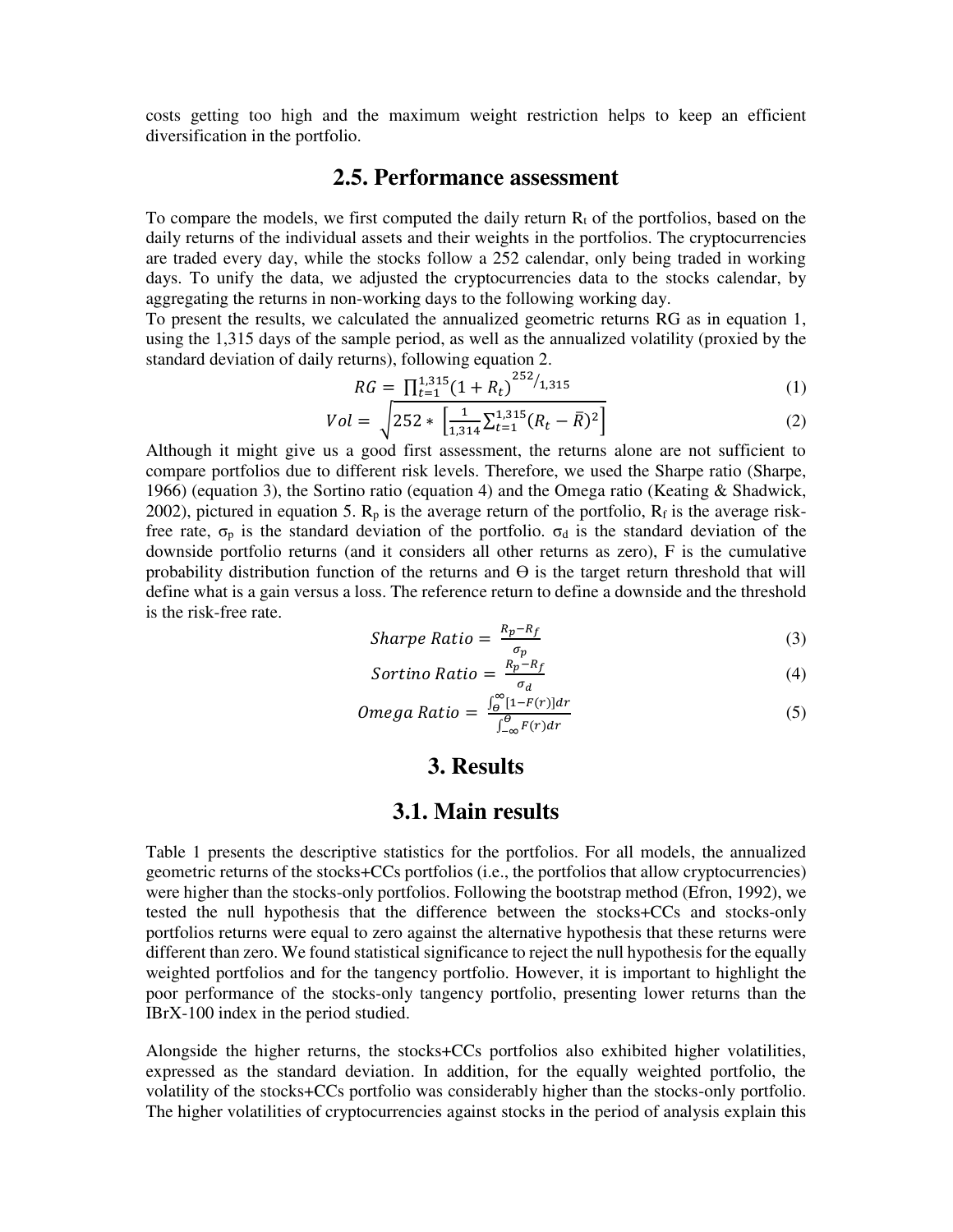effect, as shown in the comparison of the monthly volatilities of the daily returns of the IBrX-100 and CRIX indexes (Figure 1).

#### Table 1

#### **Descriptive statistics of the portfolios**

|                      | Portfolio       | Annual<br>geom.<br>return<br>$(\%)$ | Annual<br>vol.<br>$(\%)$ |                 |                  |                | Daily return $(\% )$ |      |          |       |  |
|----------------------|-----------------|-------------------------------------|--------------------------|-----------------|------------------|----------------|----------------------|------|----------|-------|--|
| Model<br>/Index      |                 |                                     |                          | Sharpe<br>ratio | Sortino<br>ratio | Omega<br>ratio | Avg.                 | Med. | Min.     | Max.  |  |
| Equally<br>Weighted  | Stocks-<br>only | 12.37                               | 26.29                    | 0.01            | 0.02             | 1.12           | 0.06                 | 0.12 | $-16.81$ | 11.37 |  |
|                      | Stocks+<br>CCs  | 42.77**                             | 31.82                    | $0.06**$        | $0.09***$        | $1.29**$       | 0.16                 | 0.13 | $-16.81$ | 15.03 |  |
| <b>MVP</b>           | Stocks-<br>only | 10.85                               | 19.35                    | 0.01            | 0.01             | 1.14           | 0.05                 | 0.11 | $-13.14$ | 10.95 |  |
|                      | Stocks+<br>CCs  | 12.38                               | 19.40                    | 0.01            | 0.02             | 1.16           | 0.05                 | 0.11 | $-13.14$ | 10.95 |  |
| Tangency             | Stocks-<br>only | 4.45                                | 24.98                    | 0.00            | $-0.01$          | 1.06           | 0.03                 | 0.10 | $-17.47$ | 12.87 |  |
|                      | Stocks+<br>CCs  | 13.36*                              | 26.02                    | $0.02*$         | $0.02*$          | 1.13           | 0.06                 | 0.11 | $-17.47$ | 12.87 |  |
| $IBrX-100$           |                 | 10.58                               | 26.81                    | 0.01            | 0.01             | 1.10           | 0.05                 | 0.08 | $-14.89$ | 13.75 |  |
| <b>CRIX</b><br>(BRL) |                 | 132.32                              | 76.95                    | 0.09            | 0.13             | 1.33           | 0.45                 | 0.40 | $-37.95$ | 23.99 |  |

**Note**: The statistics refer to the 1,315 daily returns between January 2015 and April 2020.

\* denotes 10% significance, \*\* denotes 5% significance and \*\*\* denotes 1% significance measured by a bootstrap test. For the portfolios that included cryptocurrencies, the test was performed for the returns and the Sharpe, Sortino and Omega ratios, under the null hypothesis that the difference to the stocks-only portfolio was equal to zero and alternative hypothesis that it was different than zero.



Figure 1. Daily returns monthly volatility (standard deviation) of the IBrX-100 against the CRIX (BRL)

For all models, the stocks+CCs portfolios performed better against the stocks-only portfolios in the Sharpe, Sortino and Omega ratios in the period of analysis. The results from the three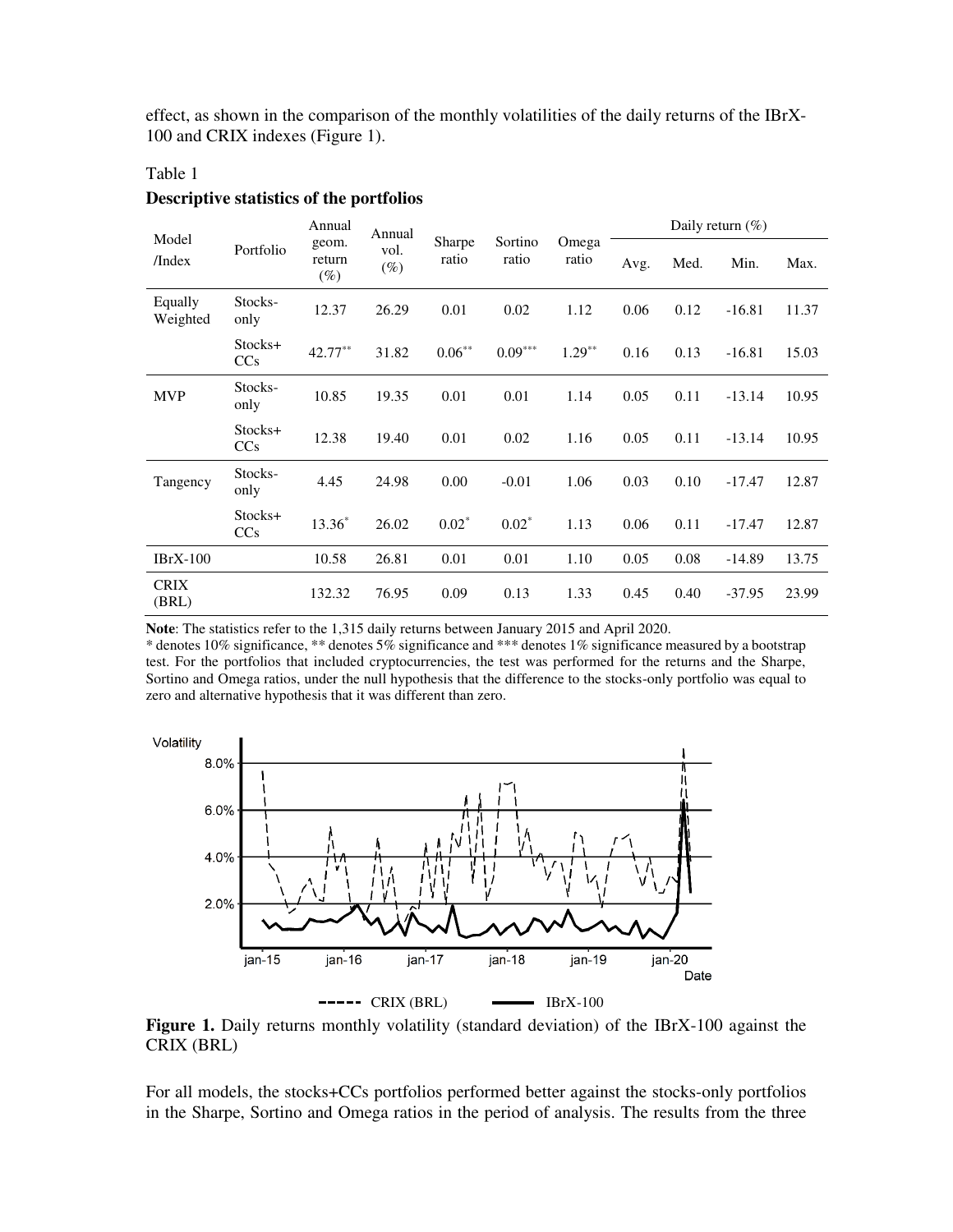ratios were statistically significant for the equally weighted portfolio, while for the tangency portfolio only the Sharpe and Sortino ratios were statistically significant and none of them were for the MVP portfolio.

Observing the information presented in Table 1 about the minimum and maximum daily returns, in some cases the stocks+CCs and stocks-only portfolios were equal, suggesting there were periods that the two portfolios were identical and, therefore, the weight of the cryptocurrencies was zero. It happened four times for the equally weighted and for the MVP models and three times for the tangency, out of sixteen rebalancing dates.

Therefore, we decided for an additional test that generated new portfolios with a forced weight for cryptocurrencies different from zero. These portfolios were calculated using the equally weighted portfolio selection model, where the  $W_c$  is the weight of cryptocurrencies and  $W_s$  is the weight of stocks, where  $W_s = 100\%$  - W<sub>c</sub>. Six new portfolios were calculated, with W<sub>c</sub> ranging between 5%, 10%, 15%, 20%, 25% and 30%. The assets selections were made in two parts: the stocks and the cryptocurrencies. For the stocks, we selected 20 assets according to the same methodology applied before, which resulted in the stocks-only portfolio, each stock with weight equal to  $W_s/20$ . For the cryptocurrencies, we selected all five available in each rebalancing date, each one with weight  $W<sub>c</sub>/5$ . Table 2 presents the descriptive statistics for the new portfolios.

Table 2

|           | Descriptive statistics of the equally weighted portfolios that include cryptocurrencies |             |                        |                  |                |                      |      |      |     |
|-----------|-----------------------------------------------------------------------------------------|-------------|------------------------|------------------|----------------|----------------------|------|------|-----|
|           | Annual                                                                                  | Annual      | <b>Sharpe</b><br>ratio | Sortino<br>ratio | Omega<br>ratio | Daily return $(\% )$ |      |      |     |
| Portfolio | geom.<br>return $(\% )$                                                                 | vol. $(\%)$ |                        |                  |                | Avg.                 | Med. | Min. | Max |
|           |                                                                                         |             |                        |                  |                |                      |      |      |     |

|                            |                         | Annual      | <b>Sharpe</b> | Sortino   | Omega     |      |      |          |       |  |
|----------------------------|-------------------------|-------------|---------------|-----------|-----------|------|------|----------|-------|--|
| Portfolio                  | geom.<br>return $(\% )$ | vol. $(\%)$ | ratio         | ratio     | ratio     | Avg. | Med. | Min.     | Max.  |  |
| Stocks+CCs                 | 42.77***                | 31.82       | $0.06***$     | $0.09***$ | $1.29***$ | 0.16 | 0.13 | $-16.81$ | 15.03 |  |
| Stocks $95\%$<br>$+CCs$ 5% | $23.87***$              | 25.95       | $0.04***$     | $0.05***$ | $1.20***$ | 0.10 | 0.16 | $-18.39$ | 11.47 |  |
| Stocks 90%<br>$+CCs10\%$   | 34.86***                | 27.11       | $0.06***$     | $0.08***$ | $1.27***$ | 0.13 | 0.16 | $-19.86$ | 11.57 |  |
| Stocks $85\%$<br>$+CCs15%$ | 45.38***                | 29.24       | $0.07***$     | $0.10***$ | $1.32***$ | 0.17 | 0.14 | $-21.24$ | 11.67 |  |
| Stocks 80%<br>$+CCs 20%$   | 55.44***                | 31.96       | $0.08***$     | $0.12***$ | $1.35***$ | 0.20 | 0.13 | $-22.53$ | 13.20 |  |
| Stocks 75%<br>$+CCs 25%$   | $65.06***$              | 35.02       | $0.08***$     | $0.13***$ | $1.37***$ | 0.22 | 0.13 | $-23.74$ | 15.21 |  |
| Stocks 70%<br>$+CCs$ 30%   | $74.24***$              | 38.28       | $0.09***$     | $0.14***$ | $1.38***$ | 0.25 | 0.13 | $-24.88$ | 17.00 |  |

**Note**: The statistics refer to the 1,315 daily returns between January 2015 and April 2020.

\*\* denotes 5% significance and \*\*\* denotes 1% significance measured by a bootstrap test. The test was performed for the returns and the Sharpe, Sortino and Omega ratios, under the null hypothesis that the difference to the stocks-only portfolio was equal to zero and alternative hypothesis that it was different than zero.

All portfolios exhibited significant results for the returns, Sharpe, Sortino and Omega ratios, when compared to the equally weighted stocks-only portfolios, suggesting that these strategies had superior performances in the period of analysis. In addition, some of them had more controlled volatilities than the stocks+CCs portfolio, with the stocks  $95\%$  + CCs  $5\%$ , the stocks  $90\%$  + CCs 10% and the stocks  $85\%$  + CCs 15% volatilities values being in a similar level to the IBrX-100 index. In this analysis, when compared to the stocks+CCs equally weighted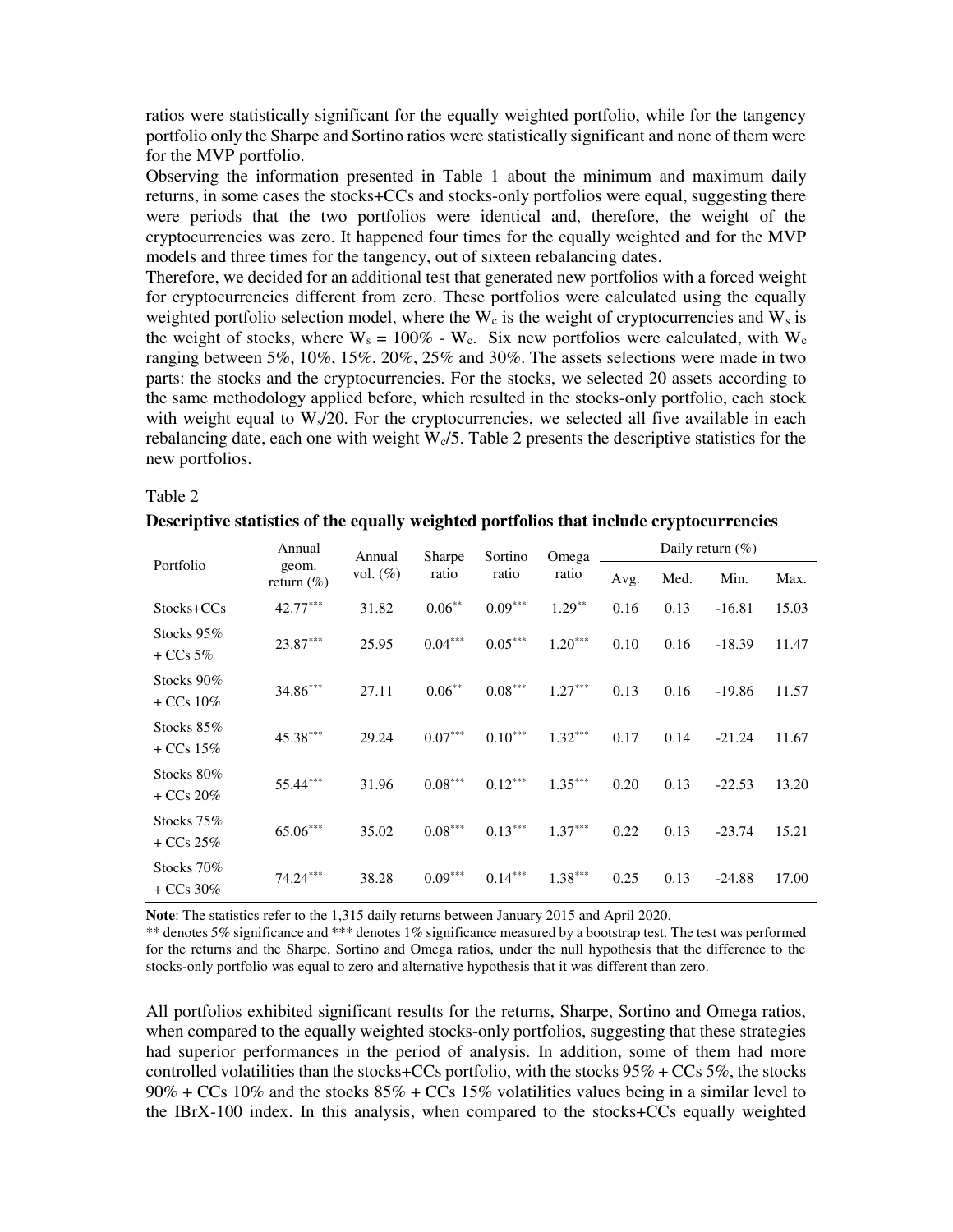portfolio, the options that included at least 15% of cryptocurrencies performed better in the returns and in the Sharpe, Sortino and Omega ratios.

### **3.2. Comparison of the models**

All seven equally weighted portfolios showed higher returns than the MVP and tangency portfolios. Additionally, these results were statistically significant in all the comparisons, except for the equally weighted stocks  $95\%$  + CCs  $5\%$  against the tangency portfolio. From a volatility standpoint, the MVP portfolio presented the lowest value, as expected by construction, followed by the stocks  $95\%$  + CCs  $5\%$  and the tangency portfolios. The equally weighted stocks+CCs portfolio presented higher volatility in the period, in a similar level to the stocks  $80\%$  + CCs  $20\%$  portfolio. There was no significant difference between the MVP and tangency portfolios in the returns.

Comparing the Sharpe, Sortino and Omega ratios, all equally weighted portfolios performed better than the other models, despite the stocks  $95\%$  + CCs  $5\%$  not being significant at a  $10\%$ level, as well as the Omega of the stocks+CCs and the stocks 90% + CCs 10% against the MVP portfolio. The tangency portfolio presented higher Sharpe and Sortino values than the MVP, but a lower Omega, despite not having a statistically significant difference between them.

The hypothesis for the higher returns and volatility from the equally weighted stocks+CCs portfolio than the tangency and MVP portfolios is due to higher weighting of cryptocurrencies in the period of 2017 to 2018, in which the cryptocurrencies showcased remarkably high returns when compared to the Brazilian stocks (Figure 2), which was followed by also higher volatilities (Figure 1).



**Figure 2**. Monthly returns of the IBrX-100 against the CRIX (BRL)

# **3.3. Comparison with indexes**

All portfolios that include cryptocurrencies presented higher returns than the IBrX-100 for the period studied, although only the equally weighted portfolios presented a significant result at a 10% significance level. On the other hand, the returns from CRIX were much higher than all the models.

When comparing the volatility, the tangency portfolio and the equally weighted with predefined weight for cryptocurrencies until 15% presented a volatility of similar level to the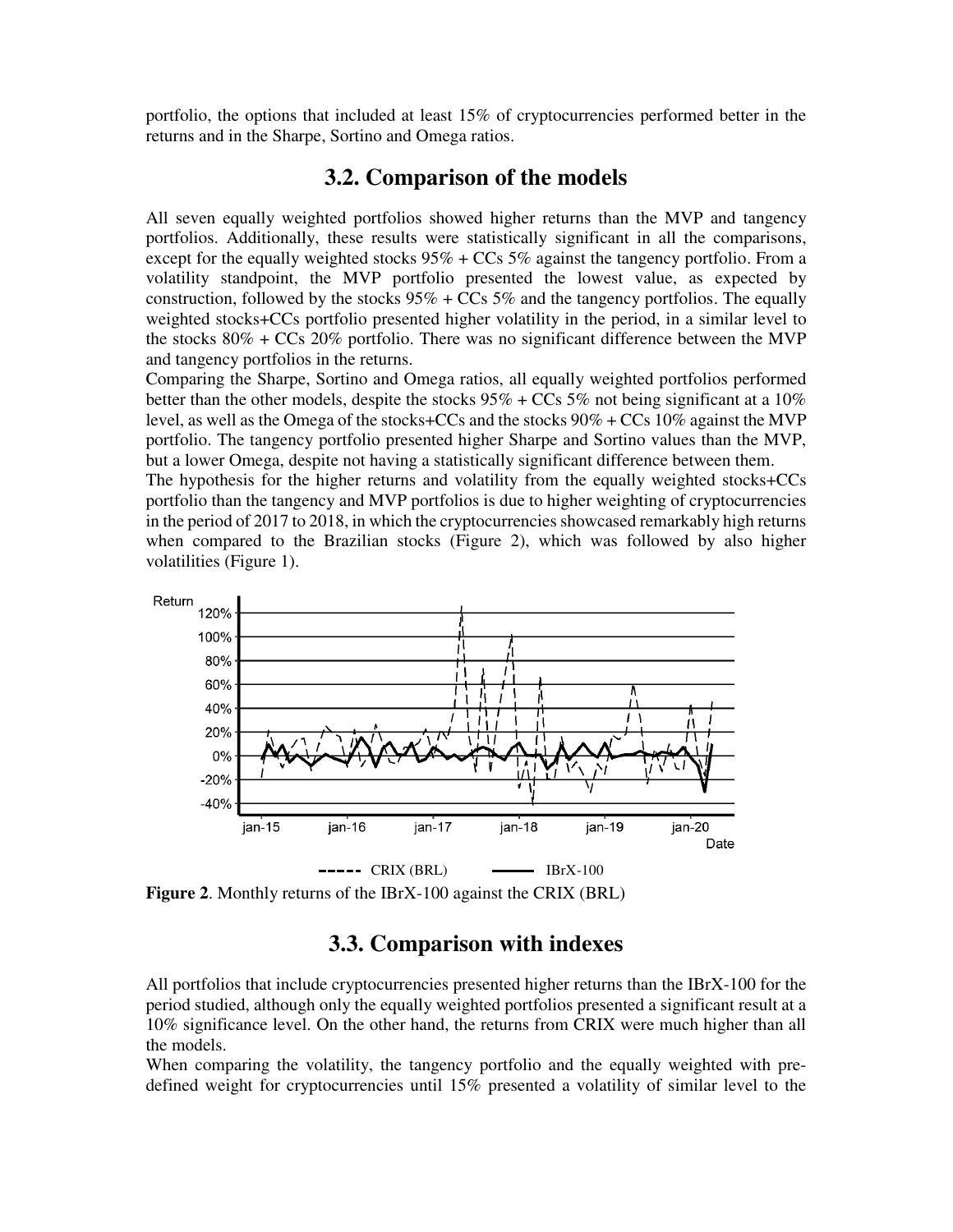IBrX-100, while it was lower for the MVP portfolio and higher for the other portfolios. As for the returns, the volatility of the CRIX was much higher than all models.

For the Sharpe, Sortino and Omega ratios, all models performed better than the IBrX-100 in the studied period, although the results were only significant for the equally weighted portfolios. On the other hand, the CRIX performed better in these metrics than almost all models, except against some of the equally weighted portfolios that forced higher weights for cryptocurrencies.

# **3.4. Testing for one-year inputs**

The results so far exhibited a performance below expectations for the Markowitz models, especially comparing to the equally weighted portfolios. Our hypothesis is that the small period used as sample to run the models generates weak estimators. Therefore, increasing this period would improve the optimization. We decided for an additional test, using the previous twelve months as input to the models. This change will also make the portfolios less reactive to short terms events. Table 3 exhibits the results.

#### Table 3

#### **Descriptive statistics of the portfolios using yearly data as inputs**

| Model<br>/Index     | Portfolio                           | Annual<br>geom.<br>return<br>$(\%)$ | Annual<br>vol.<br>$(\%)$ | Sharpe<br>ratio       | Sortino<br>ratio      | Omega<br>ratio | Daily return $(\% )$ |      |          |       |  |
|---------------------|-------------------------------------|-------------------------------------|--------------------------|-----------------------|-----------------------|----------------|----------------------|------|----------|-------|--|
|                     |                                     |                                     |                          |                       |                       |                | Avg                  | Med  | Min      | Max   |  |
| Equally<br>Weighted | Stocks-<br>only                     | 19.51                               | 27.46                    | 0.03                  | 0.04                  | 1.17           | 0.09                 | 0.15 | $-16.21$ | 12.49 |  |
|                     | Stocks+<br>CCs                      | 58.56***                            | 36.62                    | $0.08^{\ast\ast}$     | $0.12***$             | $1.35***$      | 0.21                 | 0.19 | $-16.21$ | 22.22 |  |
|                     | <b>Stock</b><br>$95% +$<br>$CCs$ 5% | $32.05***$                          | 27.35                    | $0.05^{\ast\ast\ast}$ | $0.07^{\ast\ast\ast}$ | $1.26***$      | 0.13                 | 0.17 | $-17.79$ | 12.51 |  |
|                     | Stock<br>$90\% +$<br>CCs 10%        | 43.72***                            | 28.86                    | $0.07^{\ast\ast\ast}$ | $0.10^{\ast\ast\ast}$ | $1.20***$      | 0.16                 | 0.20 | $-19.26$ | 12.54 |  |
|                     | Stock<br>$85% +$<br>CCs 15%         | $54.62***$                          | 31.30                    | $0.08^{\ast\ast}$     | $0.12***$             | $1.37***$      | 0.19                 | 0.17 | $-20.65$ | 13.81 |  |
|                     | Stock<br>$80\% +$<br>CCs 20%        | $64.83***$                          | 34.26                    | $0.09**$              | $0.13***$             | $1.40**$       | 0.22                 | 0.17 | $-21.96$ | 17.98 |  |
|                     | Stock<br>$75% +$<br>CCs 25%         | $74.40***$                          | 37.51                    | $0.09^{\ast\ast}$     | $0.14***$             | $1.42**$       | 0.25                 | 0.16 | $-23.20$ | 22.02 |  |
|                     | Stock<br>$70\% +$<br>CCs 30%        | $83.36***$                          | 40.90                    | $0.09***$             | $0.15***$             | $1.43***$      | 0.27                 | 0.15 | $-24.36$ | 25.92 |  |
| <b>MVP</b>          | Stocks-<br>only                     | 8.74                                | 17.85                    | 0.00                  | 0.01                  | 1.13           | 0.04                 | 0.07 | $-11.70$ | 9.43  |  |
|                     | Stocks+<br>CCs                      | $17.98^{\ast\ast\ast}$              | 18.33                    | $0.03***$             | $0.04***$             | $1.24***$      | 0.07                 | 0.08 | $-13.50$ | 9.50  |  |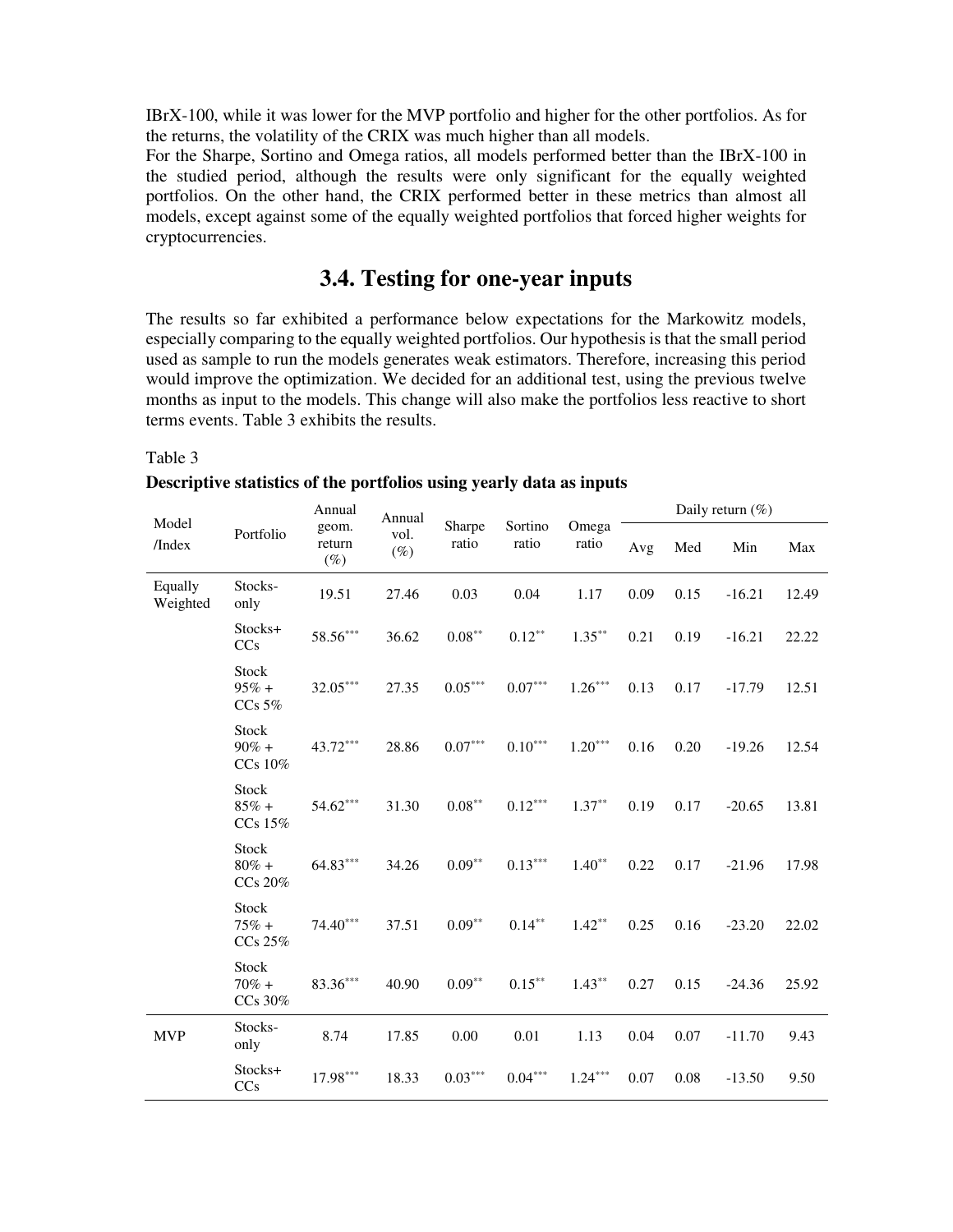| Tangency             | Stocks-<br>only | 10.50      | 24.00 | 0.01      | 0.01      | 1.12      | 0.05 | 0.10 | $-14.14$ | 12.32 |
|----------------------|-----------------|------------|-------|-----------|-----------|-----------|------|------|----------|-------|
|                      | Stocks+<br>CCs  | $45.47***$ | 28.49 | $0.07***$ | $0.11***$ | $1.35***$ | 0.17 | 0.15 | $-16.31$ | 16.08 |
| $IBrX-100$           |                 | 13.06      | 27.58 | 0.02      | 0.02      | 1.12      | 0.06 | 0.09 | $-14.89$ | 13.75 |
| <b>CRIX</b><br>(BRL) |                 | 153.40     | 78.40 | 0.09      | 0.14      | 1.35      | 0.49 | 0.43 | $-37.95$ | 23.99 |

**Note**: The statistics refer to the 1,147 daily returns between September 2015 and April 2020.

\*\* denotes 5% significance and \*\*\* denotes 1% significance measured by a bootstrap test. For the portfolios that included cryptocurrencies, the test was performed for the returns and the Sharpe, Sortino and Omega ratios, under the null hypothesis that the difference to the stocks-only portfolio was equal to zero and alternative hypothesis that it was different than zero.

For the equally weighted portfolios, all options that include cryptocurrencies remain with statistically significant higher returns than the stocks-only portfolio, as well as statistically significant higher risk-adjusted performance. Compared to the basis scenario, the portfolios in this test present slightly better returns and higher volatilities, but the risk-adjusted performances are also better.

However, the major impacts occur in the mean-variance portfolios. Both the MVP and tangency stocks+CCs portfolios exhibit strong improvements in the returns and risk-adjusted performance, without relevant impacts in their volatilities. In both cases, the returns, Sharpe, Sortino and Omega are significantly better than the stocks-only portfolio.

The comparison between the models indicates that the equally weighted portfolios are only consistently better in the returns against the tangency portfolio when the weight of cryptocurrencies is at least 25%, and even those cases were not significantly better in the riskadjusted performance. When compared to the MVP portfolio, only the portfolio with 5% of cryptocurrencies did not show statistically significant difference in the risk-adjusted performance.

Compared to the IBrX-100 index, the differences between the returns and the Sharpe, Sortino and Omega ratios became statistically significant for the tangency portfolio, while it remained not significant for the MVP portfolio.

## **4. Conclusions**

This paper analysed portfolios using a dataset from September of 2014 until April of 2020, with the objective of understanding the impact of including cryptocurrencies in Brazilian stocks' portfolios. We compared the changes in the returns, volatilities, and Sharpe, Sortino and Omega ratios. We worked with three different portfolio selection models: the equally weighted portfolio, the minimum variance portfolio, and the tangency Markowitz portfolio, each one with and without cryptocurrencies.

The portfolios with cryptocurrencies presented higher total returns for the period analysed than the stock-only portfolios, being statistically significant at a 10% level for the equally weighted portfolios and the tangency portfolio. Notwithstanding, this result comes with an increase in the portfolio volatilities, due to the high-risk characteristic of the cryptocurrencies (highly volatile in the period). Despite the increased volatility, the portfolios with cryptocurrencies performed better in the Sharpe, Sortino and Omega ratios. Therefore, the analysis carried out by this study suggests that cryptocurrencies could be included in stocks' portfolios by Brazilian investors, although with some caution, especially by investors less inclined to riskier investments.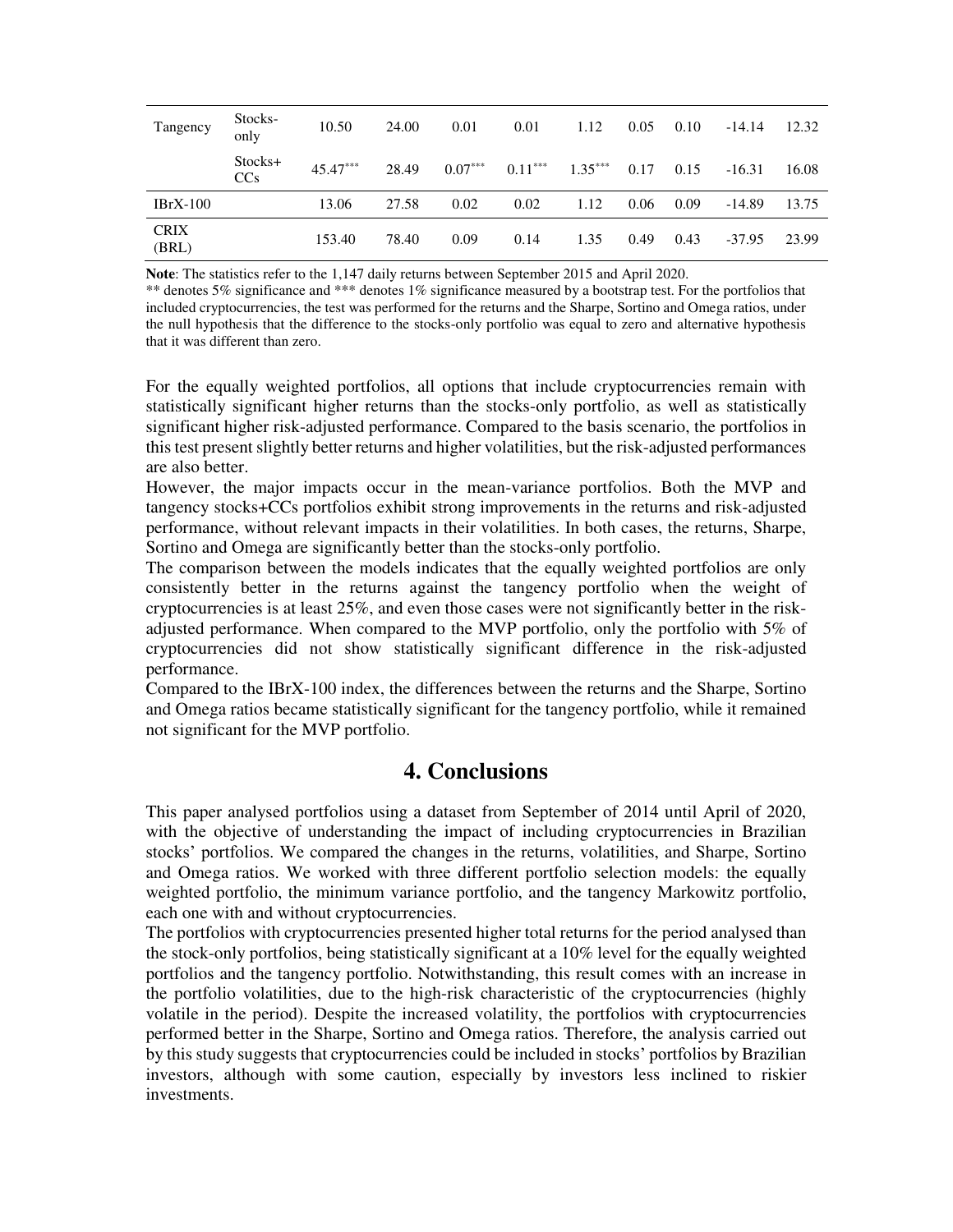The equally weighted portfolios performed better than the Markowitz models, with higher returns and higher Sharpe, Sortino and Omega ratios. The differences were more relevant in the portfolios with a pre-defined cryptocurrencies weight, which gave investors more options to choose from depending on their risk-tolerance: more cryptocurrencies in the portfolio will tend to result in higher expected returns and higher volatilities, with an overall higher riskadjusted performance. The tangency and minimum variance portfolios only become good alternatives if we extend the data used as inputs for the portfolio selection, since they provided better significant out-of-sample returns, Sharpe, Sortino and Omega in the test using one year of data.

Overall, the strategy of including cryptocurrencies in the portfolios presented consistent results against the IBrX-100 for both returns and risk-adjusted performances in the period studied. Even regarding the volatility, the investors have options that improve the returns with similar risk to the index.

We must consider two important limitations in this study. One is the short period of data available for cryptocurrencies, which should be addressed as this asset class becomes more mature. Nonetheless, due to the strong gains these assets had in the period studied, the results leaned in the direction that the more cryptocurrencies investors include in their portfolios the better, which might not hold true in the future. Second, we did not consider transaction costs and income taxes in this work: we opted to do so for clarity purposes and because the Brazilian market is evolving very fast with declining transaction costs. The choice of how to quantify transaction costs could impact our results and quickly make them out-dated.

As suggestion for future studies, first is an application of different portfolio selection models, with more complex calculations, which could present better returns than the ones analysed in this study, although being only suited for investors with more knowledge. In addition, the use of more data as inputs for the models, which was a limitation due to the small database the cryptocurrencies have in the time of this study. Another suggestion would be to analyse the inclusion of cryptocurrencies in portfolios with more asset classes, like fixed income, real estate, currencies, global stocks, and even commodities.

#### **References**

- Andrino, D. D., & Leal, R. P. C. (2018). Equally Weighted Strategic Allocation and Balanced Funds in Brazil. *Latin American Business Review*, *19*(1), 23–53. https://doi.org/10.1080/10978526.2018.1450150
- Brauneis, A., & Mestel, R. (2019). Cryptocurrency-portfolios in a mean-variance framework. *Finance Research Letters*, *28*, 259–264. https://doi.org/10.1016/j.frl.2018.05.008
- Brazilian Central Bank. (2020). Selic target. Retrieved from https://www.bcb.gov.br/estatisticas/grafico/graficoestatistica/metaselic
- Brière, M., Oosterlinck, K., & Szafarz, A. (2015). Virtual currency, tangible return: Portfolio diversification with bitcoin. *Journal of Asset Management*, *16*, 365–373. https://doi.org/10.1057/jam.2015.5
- Carrick, J. (2016). Bitcoin as a Complement to Emerging Market Currencies. *Emerging Markets Finance and Trade*, *52*(10), 2321–2334. https://doi.org/10.1080/1540496X.2016.1193002
- Cheah, E. T., & Fry, J. (2015). Speculative bubbles in Bitcoin markets? An empirical investigation into the fundamental value of Bitcoin. *Economics Letters*, *130*, 32–36.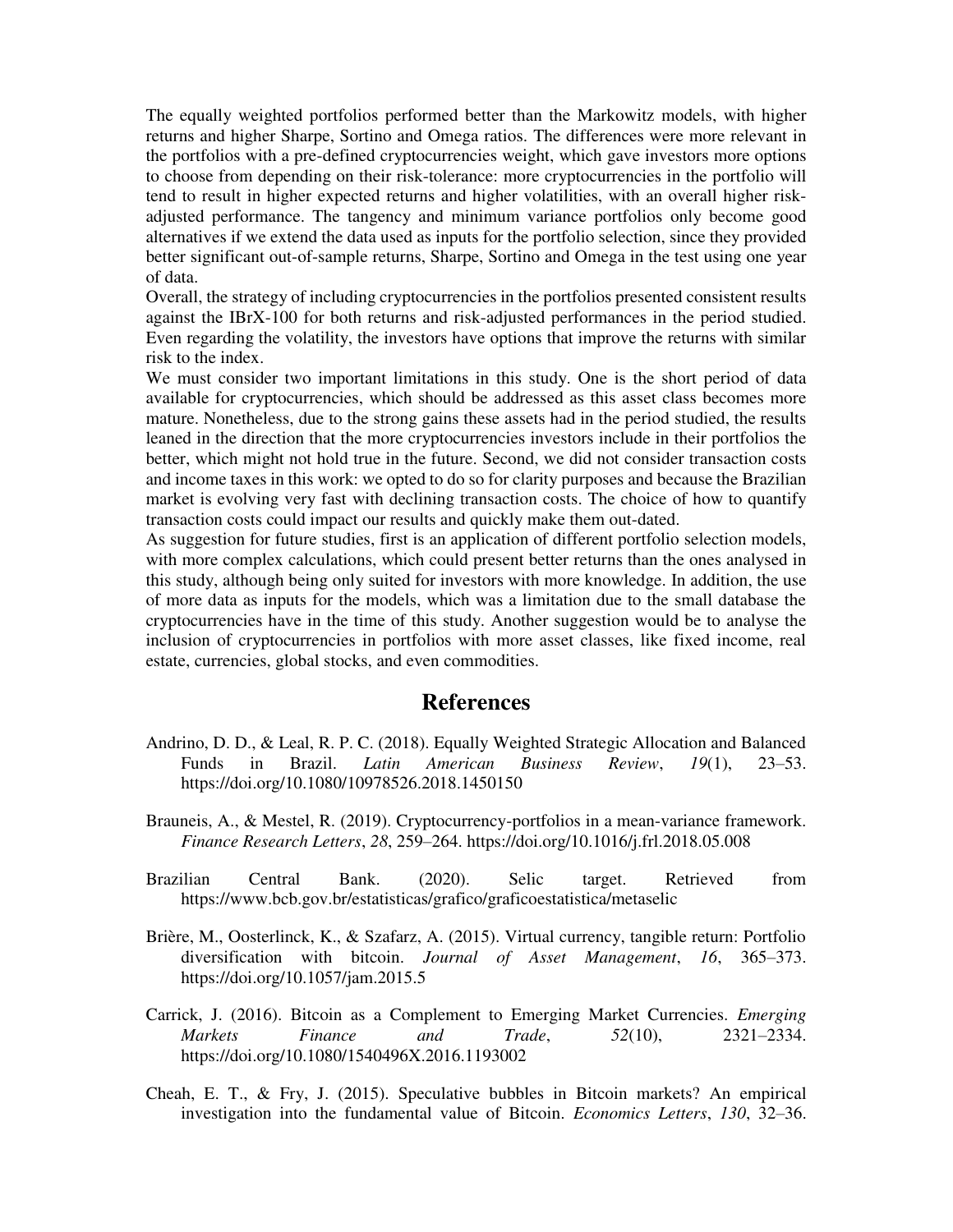https://doi.org/10.1016/j.econlet.2015.02.029

- CoinMarketCap. (2020). CryptoCurrency Market Capitalizations. Retrieved from https://coinmarketcap.com/
- DeMiguel, V., Garlappi, L., & Uppal, R. (2009). Optimal versus naive diversification: How inefficient is the 1/N portfolio strategy? *The Review of Financial Studies*, *22*(5), 1915– 1953. https://doi.org/10.1093/rfs/hhm075
- Efron, B. (1992). Bootstrap methods: another look at the jackknife. In S. Kotz & N. L. Johnson (Eds.), *Breakthroughs in statistics* (Springer Series in Statistics, pp. 569–593). New York: Springer. https://doi.org/10.1007/978-1-4612-4380-9\_41
- Elendner, H., Trimborn, S., Ong, B., & Lee, T. M. (2017). The cross-section of cryptocurrencies as financial assets: investing in crypto-currencies beyond Bitcoin. In *Handbook of blockchain, digital finance, and inclusion, volume 1: cryptocurrency, FinTech, InsurTech, and regulation* (1st ed., Vol. 1, Chap. 7, pp. 145–173). Elsevier Inc. https://doi.org/10.1016/B978-0-12-810441-5.00007-5
- Hu, A. S., Parlour, C. A., & Rajan, U. (2019). Cryptocurrencies: Stylized facts on a new investible instrument. *Financial Management*, *48*(4), 1049–1068. https://doi.org/10.1111/fima.12300
- Kajtazi, A., & Moro, A. (2019). The role of bitcoin in well diversified portfolios: A comparative global study. *International Review of Financial Analysis*, *61*, 143–157. https://doi.org/10.1016/j.irfa.2018.10.003
- Keating, C., & Shadwick, W. F. (2002). A Universal Performance Measure. *Journal of Performance Measurement*, *6*(3), 59–84. Retrieved from http://www.performancemeasurement.org/KeatingShadwick2002a.pdf
- Kim, T. (2017). On the transaction cost of Bitcoin. *Finance Research Letters*, *23*, 300–305. https://doi.org/10.1016/j.frl.2017.07.014
- Leal, R. P. C., & Campani, C. H. (2016). Valor-Coppead Indices, Equally Weighed and Minimum Variance Portfolios. *Brazilian Review of Finance*, *14*(1), 45–64. https://doi.org/10.12660/rbfin.v14n1.2016.57865
- Liu, W. (2019). Portfolio diversification across cryptocurrencies. *Finance Research Letters*, *29*, 200–205. https://doi.org/10.1016/j.frl.2018.07.010
- Markowitz, H. (1952). Portfolio Selection. *The Journal of Finance*, *7*(1), 77–91. https://doi.org/10.1111/j.1540-6261.1952.tb01525.x
- Mensi, W., Rehman, M. U., Al-Yahyaee, K. H., Al-Jarrah, I. M. W., & Kang, S. H. (2019). Time frequency analysis of the commonalities between Bitcoin and major Cryptocurrencies: Portfolio risk management implications. *North American Journal of Economics and Finance*, *48*, 283–294. https://doi.org/10.1016/j.najef.2019.02.013
- Nakamoto, S. (2008). *Bitcoin: A Peer-to-Peer Electronic Cash System*. Retrieved from https://bitcoin.org/bitcoin.pdf